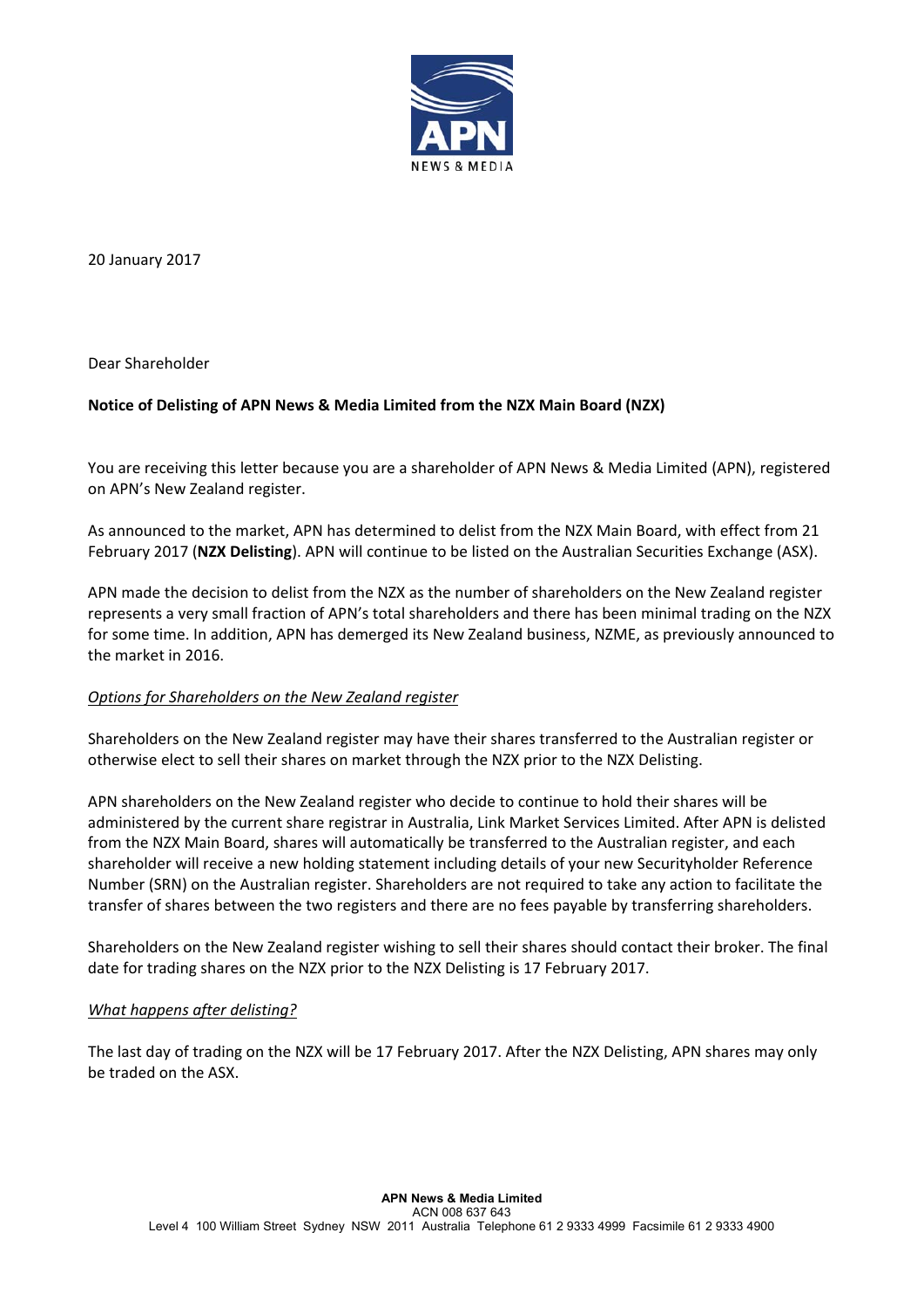

If you still hold APN shares on the delisting date, your shares will automatically be transferred to the Australian register. Your rights as an APN shareholder remain unchanged. Delisting from the NZX will not affect your right to receive corporate documentation and notices, attend shareholder meetings, or vote.

You are not required to do anything in relation to the transfer of your shares to the Australian register. The process will be managed by Link Market Services Limited in accordance with the below timetable:

# **Delisting Timetable – Key Dates**

| Event                                                                                                                 | Date                                                  |
|-----------------------------------------------------------------------------------------------------------------------|-------------------------------------------------------|
| Announcement and notice to New Zealand shareholders of<br>intention to delist                                         | 20 January 2017                                       |
| Final date to sell APN shares on NZX if a New Zealand<br>shareholder does not want to transfer to Australian register | 17 February 2017                                      |
| <b>NZX Trading Halt</b>                                                                                               | From market close on 17 February 2017                 |
| <b>NZX Delisting</b>                                                                                                  | From market close on 21 February 2017                 |
| Transfer of shares from New Zealand register to Australian<br>register                                                | After market close on 21 February 2017                |
| New Zealand shareholders able to trade on ASX                                                                         | Start of ASX trading on Wednesday 22<br>February 2017 |
| New Securityholder Reference Numbers dispatched                                                                       | Wednesday 22 February 2017                            |

# *What action do I need to take?*

If you do not wish to sell your shares on the NZX prior to the NZX Delisting you do not need to take any action in relation to the NZX Delisting. Your shares will automatically be transferred to the Australian register on the delisting date, in accordance with the timetable set out above.

You should contact your broker if you would like to discuss the process for trading your APN shares on the ASX after the delisting date. Most New Zealand share brokers are able to effect transactions in respect of shares listed on the ASX. If you are unsure whether your broker is able to effect transactions on the ASX, you should contact your broker directly.

If you do not have a relationship with a New Zealand broker, the NZX website includes a directory of registered market participants: https://www.nzx.com/investing/find\_a\_participant. Alternatively, you may wish to engage an Australian broker. There is information on the ASX website regarding how to trade shares on the ASX (www.asx.com.au/products/shares.htm and www.asx.com.au/education/first-timeinvestors.htm), including assistance with finding an Australian broker (www.asx.com.au/prices/findbroker.htm).

If you have any questions, please contact Link Market Services Limited: